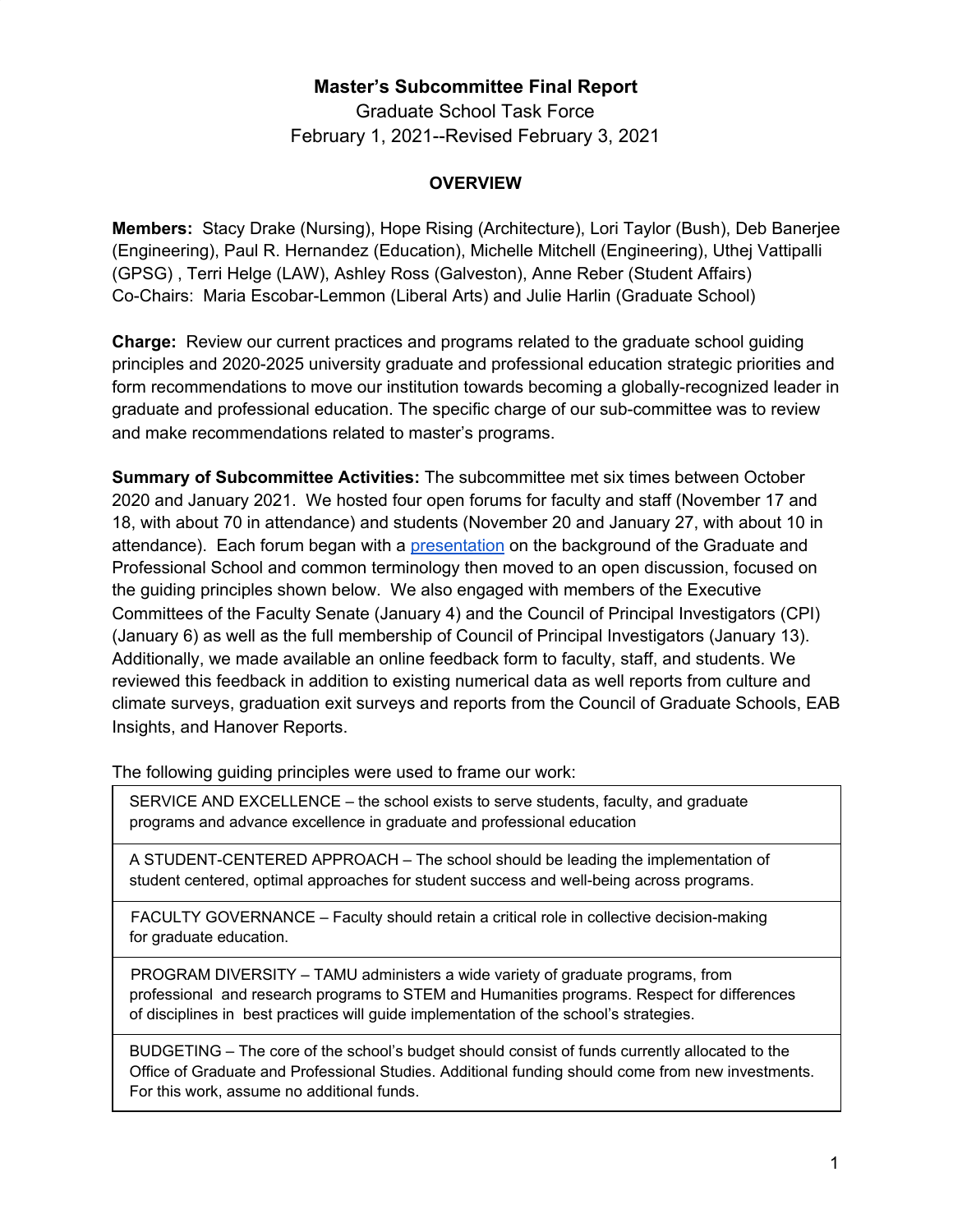# **EXECUTIVE SUMMARY**

Our work resulted in a summary of the context of master's programs, including data related to the diversity of our student population as well as the identification of themes and related recommendations. These themes included: value of master's programs and students, value of diversity, value of student centered approach, value to funding, access to resources, academic support, mentoring and advising, improved communication, engagement and networking, effective teaching, career focus, and benefits of virtual.

We also curated general best practices for master's programs and program level recommendations to consider. Recommendations for best practices and future activities centered around the following themes: value and diversity, access to resources, career development, streamline dual programs, student feedback, monitor data, mentoring, teaching effectiveness, Ombuds services, access to advising tools, mental health resources, adloc funding, focused orientation, and enhanced communication.

Immediate actionable recommendations included:

- Ensure that students are served through our university services by adlocing them to colleges and not agencies;
- Review awards offered through the Graduate and Professional School to ensure that master's students are appropriately valued for their unique contributions to our institution and where practicable are eligible
- Where appropriate, offer separate orientation activities for master's students; and
- Provide the Howdy Advisor Tab to faculty and staff members who need access to these resources.

### **FINDINGS and RECOMMENDATIONS**

**Context:** Our institution has great breadth and depth of Master's programming that varies by college and department. In Fall 2020, we had 7,307 students enrolled in 162 master's degree programs across 17 colleges and schools (taken from

([http://accountability.tamu.edu/All-Metrics/Mixed-Metrics/Student-Demographics\)](http://accountability.tamu.edu/All-Metrics/Mixed-Metrics/Student-Demographics). Our institution strives to meet the unique needs of students, boasting 10 interdisciplinary programs and 34 distance approved programs offered at the master's level. Master's programs are offered on four campuses: Texas A&M University (6,646 students, comprising, 90.9% of the total master's student population), Health Science Center (505 students, 6.9%), Galveston (121 students, 1.6%), and Qatar (35 students, 0.005%). Of those, 2,283 students (31.2%) were enrolled in a distance education program. We also had 4,921 (63.7%) in-state students, 979 (13.3%) out-of-state students, and 1,425 (19.5%) international students enrolled at the master's level. (It should be noted that due to COVID complications, our master's international student population declined by 31.4% (651 students) in 2020 compared to 2019.) In terms of ethnicity of our master's students, 3,617 (49.5%) are White, 981 (13.4%) are Hispanic, 360 (4.9%) are Black, and 453 (6.2%) are Asian with 1425 (19.5%) International. In terms of gender, 3,965 (54.2%) are male and 3,342 (45.7%) are female. In terms of attendance, 4,707 (64.4%) of our master's students are full-time and 2,600 (35.5%) part-time. In terms of thesis versus non-thesis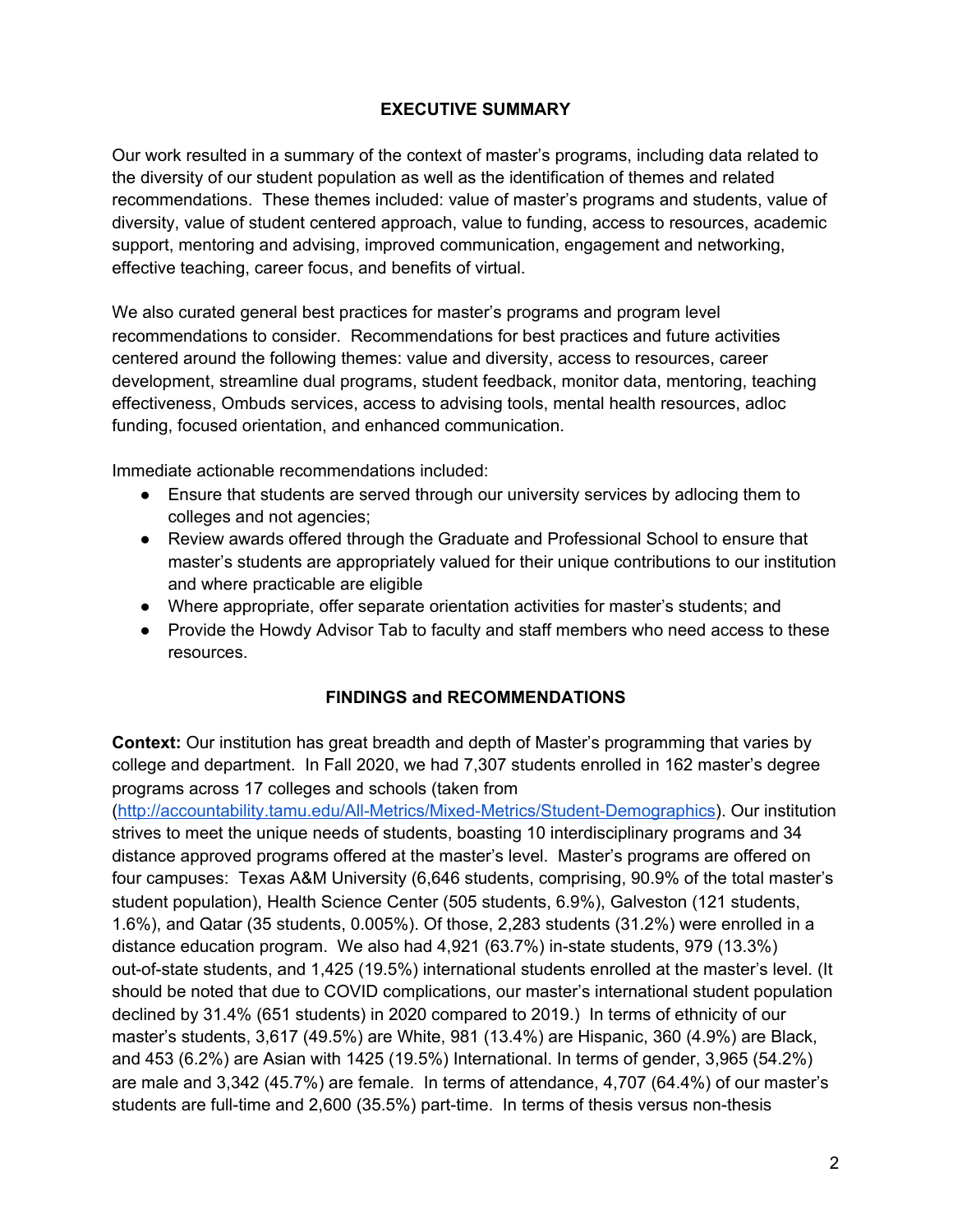programs, 1,315 (17.9%) of students were enrolled in an on-campus non-thesis program, 1,778 (24.3%) were enrolled in a distance education non-thesis program, and 573 (7.8%) enrolled in a thesis program with only three of these students enrolled in a distance education thesis program.

**Themes:** The following themes emerged from our subcommittee discussions, open forums, and other activities. Subcommittee recommendations follow the summary of findings for each theme.

- VALUE of MASTER'S PROGRAMS and STUDENTS: With large undergraduate numbers, it is no wonder that the primary focus of our institution is on undergraduate students. As an AAU Tier I Research university, we also have a strong focus on doctoral education. This sometimes results in master's students and programs falling through the cracks in terms of value. The committee felt strongly that master's programs and students are an integral and important part of graduate education and should be valued as such. About half of our graduate numbers are from master's students. Although master's students frequently feed into robust doctoral programs, many master's students at TAMU are here for a terminal master's degree. The numbers do not support the misperception held by some that master's degrees are only for those who opt out of doctoral programs. Indeed there are far, far more students who come to TAMU specifically to earn a terminal master's degree.
	- $\circ$  Recommendation: Raise awareness among faculty, staff, and students about the value of terminal master's degree programs including their utility and value in and of themselves not as gateways to doctoral programs. Dispel misconceptions that master's students are failed or future doctoral students.
- VALUE of DIVERSITY: We should continue to work to value all types of diversity among our students - including race and ethnicity, age, and gender identity - and our programsincluding campus and online, thesis and non-thesis, and research and professional programs. The diversity of programs should also be valued and highlighted for impact.
	- Recommendation: Highlight programs across the university to celebrate the diversity of programs and the contributions of diverse students.
- VALUE of a STUDENT CENTERED APPROACH: It is the goal of the institution to help students reach their goals. Our programming should focus on best meeting the needs of our students. This may mean changing our practices in order to prioritize the needs of our students. One example is the recommendation that all funded students should be ad-loc'ed to the colleges and not to extension or research funding (this issue is specific to particular colleges, but has presented unnecessary hurdles for students). Another recommendation is to make sure that targeted resources (e.g. mental health and support resources) are not only available to students but are housed in a way that will be user friendly to graduate students.
	- Recommendation: Continue to explore possible changes to practices and organization that streamline student resources.
- VALUE to FUNDING: The committee investigated the funding model at our institution in order to determine the role of master's student funding in the scope of educational funding. The funding model used by our institution is quite complex and relies heavily upon historical data. There are no differences between master's students within a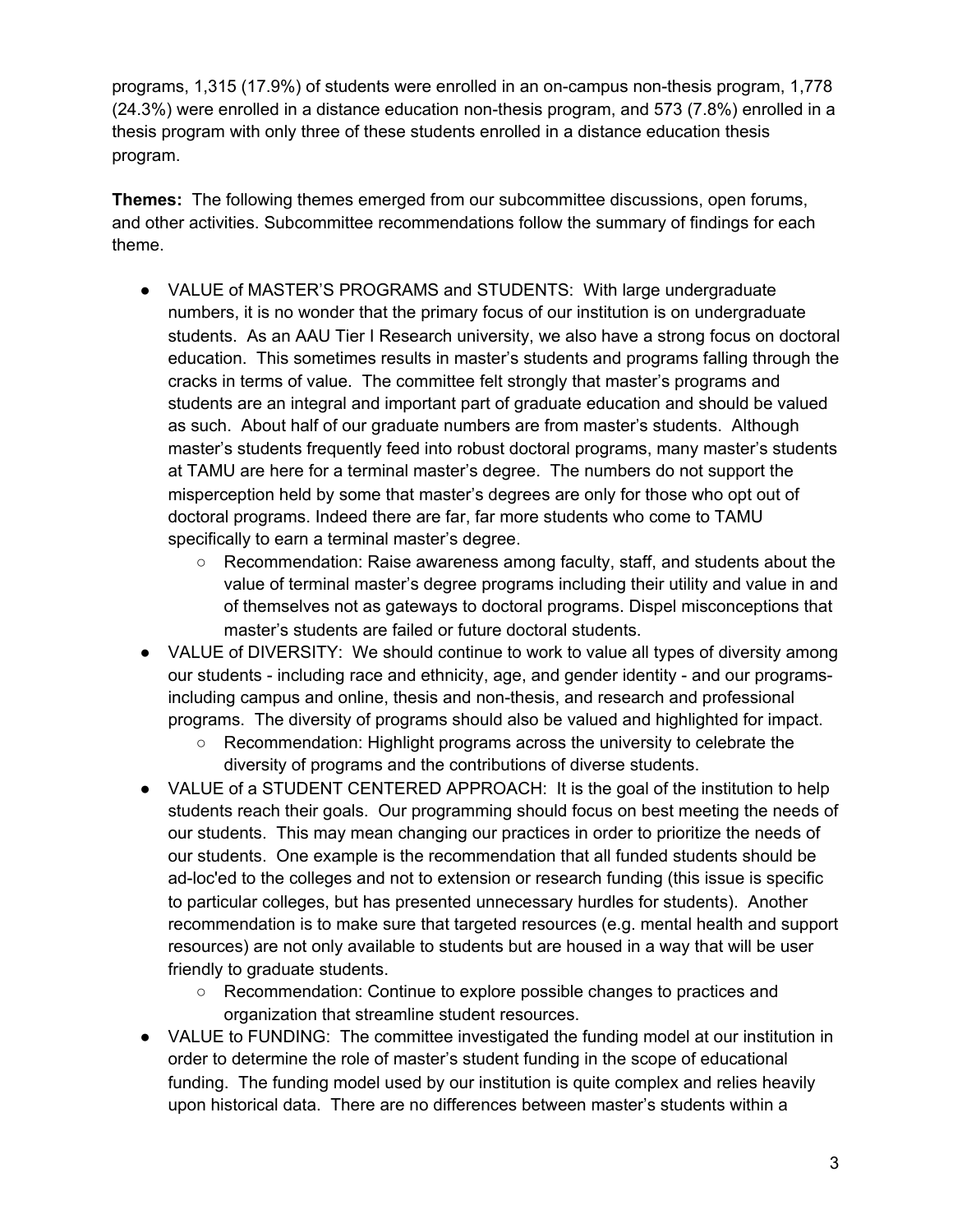program (e.g. thesis, non-thesis, etc.) in terms of funding received. The value assigned by faculty is a result of individual perceptions by field, not any actual numerical data. Again, the value of diversity and meeting student needs were determined to be the important functions of value in the truest sense.

- Recommendation: Emphasize that funding of master's students is discipline-specific and should be left to colleges and departments to determine. Additionally, the relative value of thesis versus non-thesis options should be based on the utility and service to students..
- ACCESS to RESOURCES: Given the size of our institution, it is difficult for everyone to know and have what they need when they need it. Targeting resources (both monetary and informational) to those who need them at the right time was suggested. Creating lists of specific resources for distance students was also suggested.
	- Recommendations: Raise awareness that student services are available for master's students, not only undergraduate students, and improve organization and communication of access to these resources. This may include investment in better indexing of services so that they are more easily located and used by master's students. This could also involve the creation of a graduate student success center within the Graduate and Professional School, akin to the Aggie Success Center but focused on resources for graduate students.
	- Recommendation: Promote a broad understanding among student services offices that student access of services are constrained by location - not all students are local, the pandemic, and the diversity of their needs (i.e., distance education students). Therefore, student services offices should strive to offer services in a way that meets these needs and is sensitive to the needs of master's students.
	- Recommendation: Facilitate travel resources for master's students presenting their research at conferences. Departments need to be aware of the impact that their choices about what and who to fund have on the ability of students to complete the research and disseminate their findings. Additionally, the Graduate and Professional School should review policies and practices related to it's award requirements. If there are ways to include master's students in these in more robust ways, the Graduate and Professional School should consider revising those requirements in order to avoid the perception that doctoral students are more highly valued than master's students.
- ACADEMIC SUPPORT: There was some expressed need for assistance in specific course content since tutoring is not traditionally made available to graduate students, particularly in the area of statistics and some of the natural sciences.
	- Recommendation: Emphasize to colleges and departments the need to provide academic support to master's students for some courses and curriculum.
	- Recommendation: Disseminate information on and examples of successful refresher courses for master's students especially those not entering directly from undergraduate programs.
- MENTORING and ADVISING: We must support students through active mentoring and appropriate advising. We should continue to explore best practices with Individualized Development Plans (IDP) and structured advising at the departmental/college level to ensure students have the support they need throughout the program. It should be clear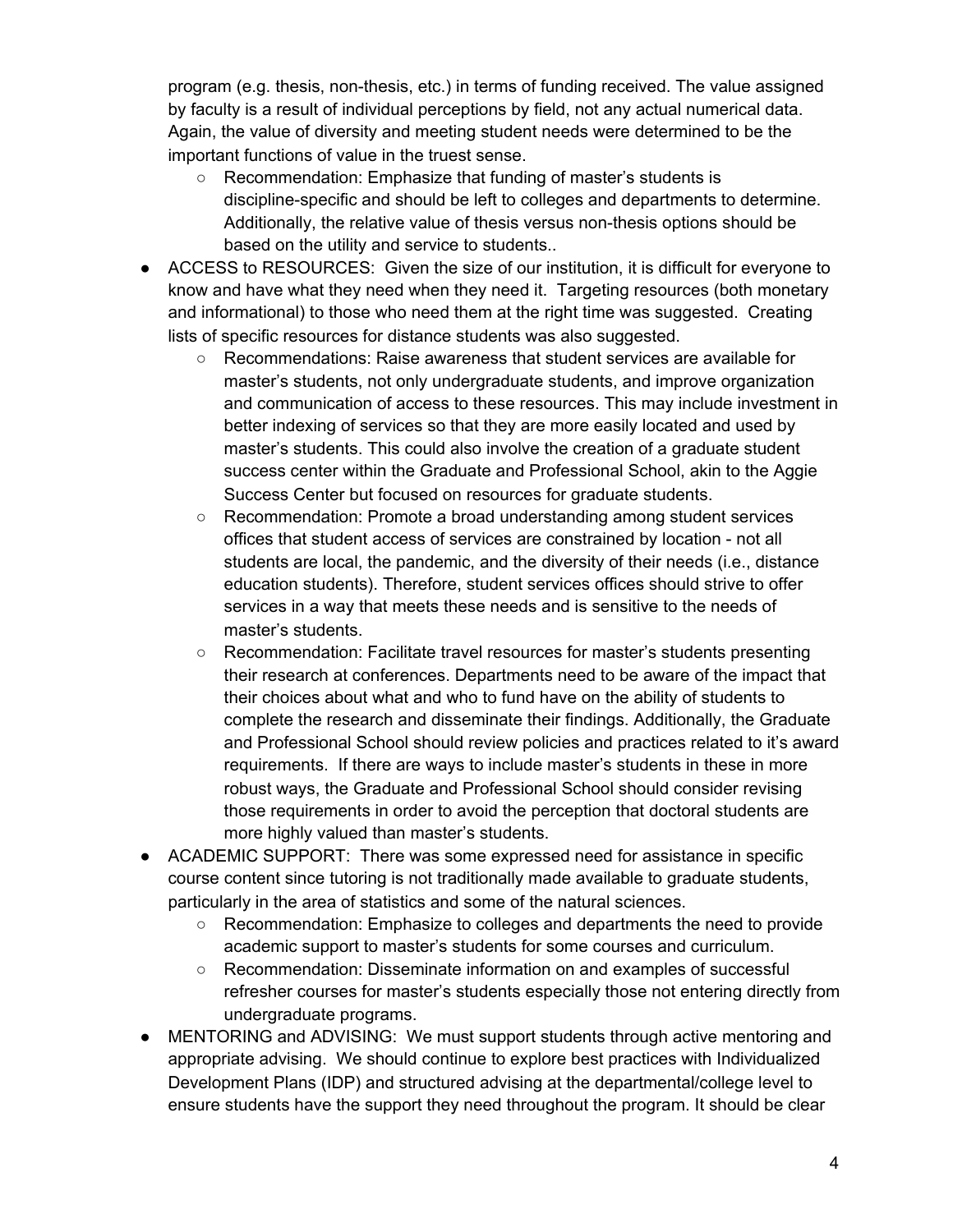to students that the primary responsibility for advising and mentoring (with regard to completion of program milestones and research) rests with their department or program.

- Recommendation: Encourage colleges and departments to review, consider, develop, and pursue best practices in mentoring and advising, such as: publishing future schedules or rotation of classes so students can make informed choices about class scheduling; connecting students with those who can answer advising questions; and ensuring those tasked with advising can help students with course and degree plan decisions.
- IMPROVED COMMUNICATION: We heard various issues that are failures of clear communication. This is everything from improved ability to find resources, to knowing what resources are available, to programs communicating with students about requirements and opportunities.
	- Recommendation: Invest in ways to better organize and communicate resources centrally with the Graduate and Professional School. This may involve better indexing so students can more easily find and use services or the creation of a center of success within the School to centrally house and/or connect graduate students to resources.
	- Recommendation: Emphasize to colleges and departments the need to: review their communication practices with graduate students; centralize and consolidate communication where possible so graduate students are not overwhelmed with information; and consistently, clearly, and frequently communicate program requirements and opportunities.
- ENGAGE and NETWORK: Some students expressed a desire to be more engaged and connected to people (faculty and other students) and resources. It was suggested that we create a platform and schedule time for students to network in a virtual environment for a coffee hour, etc. Cohort building, community building, introductions to program, etc. This will continue to be an issue as we expand online offerings and our new normal of remote learning.
	- Recommendation: Explore possible venues to connect master's students. The creation of a graduate student success center may offer a hub for such connections.
	- Recommendations: Explore and disseminate best practices on networking and cohort building among on-line students.
- EFFECTIVE TEACHING: Students value faculty who work to engage them in course work, provide resources for enrichment and remediation, and connect the coursework to real world applications and careers. Graduate teaching assistants also make a tremendous impact on undergraduate students and programs through their teaching.
	- Recommendation: Efforts to help our graduate teaching assistants improve and document their contributions should be highlighted.
- CAREER FOCUS: Students are very interested in career opportunities beyond higher education and have an expectation that faculty will be knowledgeable in helping students make those connections.
	- Recommendation: Emphasize to students, staff, and faculty the career resources available. This may entail consolidating information on these resources and communicate this to program coordinators.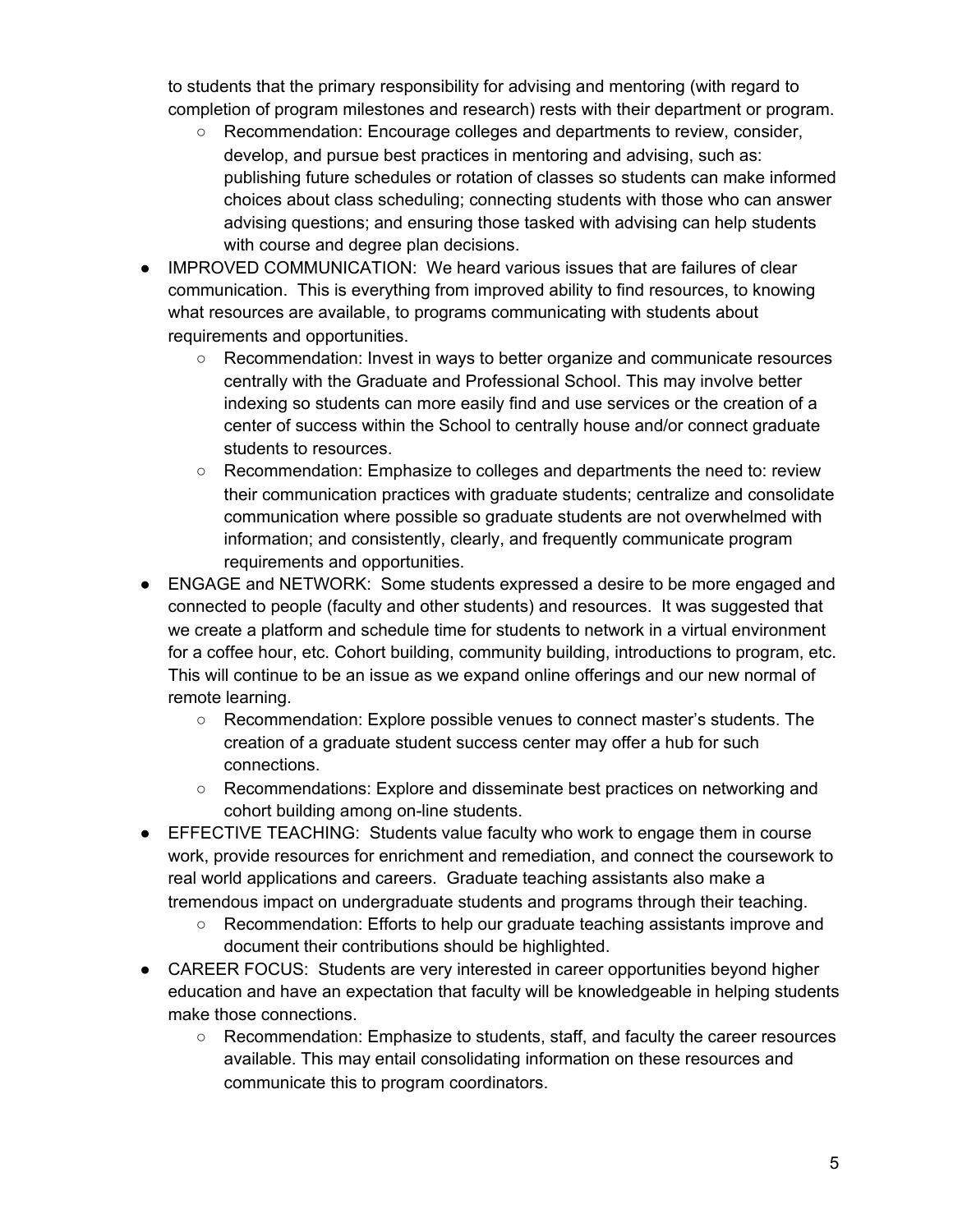- Recommendation: Assess the utility of the career center offerings for graduate students to determine if they are meeting needs and adjust as appropriate.
- BENEFITS of VIRTUAL: Many of the changes made for remote instruction during covid are generally good for graduate programs and should be continued. This includes offering support services outside of regular work hours in order to accommodate students who are not full time graduate students and virtual graduation ceremonies. Continuing virtual instruction, service access, and celebrations allows distance students and those unable to be physically present an opportunity to be fully engaged.
	- Recommendation: Graduate programs and student service offices should review changes made to their practices and services to accommodate virtual students and continue to offer these where feasible.
	- Recommendation: Several master's programs have been recognized by US News as top-10 on-line programs. Successful strategies used by those programs should be shared with other programs.

**General Best Practices:** Though not an exhaustive list, there were several best practices for master's education that emerged from our work. It is important to note that this is an iterative process and that a collection of best practices will need to continue to be curated across programs and from lessons learned from peer institutions. These practices should be reviewed and pursued where relevant at all levels of graduate education, from the Graduate and Professional School to individual programs.

- 1. Interdisciplinary education and research benefits students, but presents challenges for programs and departments that are organized by discipline. Having an outlined and well-communicated plan related to committee membership, courses, and projects/internships facilitates interdisciplinary student learning and research and enhances their experience in ways that best prepares them for the world of work outside of academia.
- 2. Providing proactive mentoring that includes mentor and mentee compacts as well as Individualized Development Plans (IDP) help master's students understand the connections and relationships between mentoring, professional development, and academic coursework.
- 3. Providing distance education program master's students the opportunity to connect with others in their program as a cohort, with structured schedules of classes to ensure there is a sense of belonging and community fosters community. Programs that have an orientation for all new distance master's students as well as regular cohort building opportunities provide value added to students and help students succeed and be more satisfied.
- 4. Providing career development opportunities and career counseling throughout the program, particularly for those who are in terminal or professional master's programs.
- 5. Encouraging students to complete certificate programs through the Center for Teaching Excellence or GRAD Aggies to strategically enhance their academic experience.
- 6. Organizing writing groups for students at different stages of the proposal development and thesis writing process to provide support for writing, not discipline specific feedback or advice.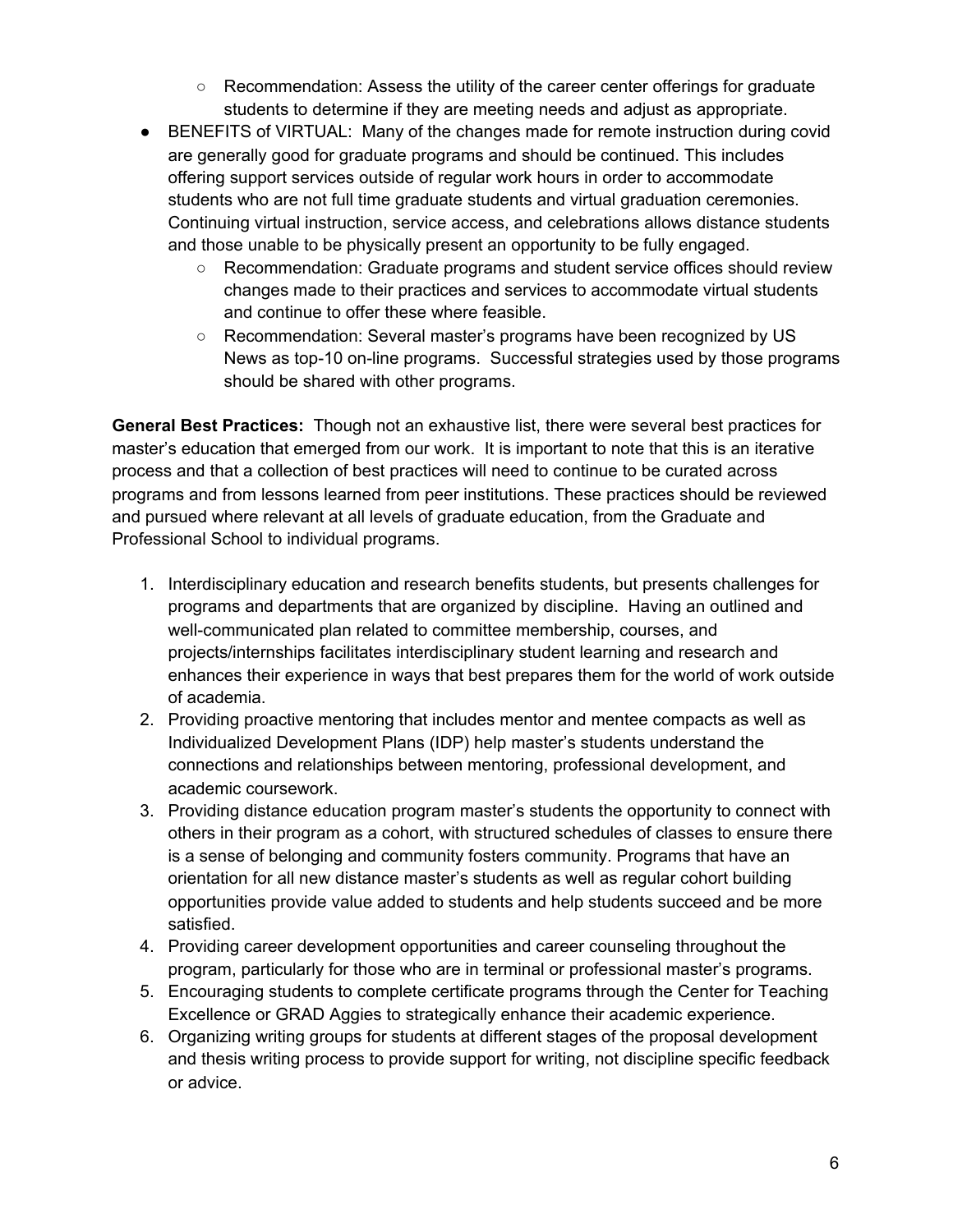7. Facilitating a feedback loop in teaching assistant evaluations that includes self-reflection, peer, and student feedback to improve teaching and learning.

**Program Level Recommendations:** Given the diversity of the master's programs at TAMU, much of what can be done to improve graduate education is up to program decision-makers, faculty, and staff. Though not all inclusive and some overlap with the general best practices outlined above, the following are some suggestions for programs to consider implementing specific to master's students.

- Creating explicit expectations and transparent policies that are consistent with TAMU policies.
- Enabling graduate students to make timely progress in their degree programs by ensuring that required courses and examinations are scheduled in a timely manner.
- Creating opportunities for networking and expanding career and professional development (e.g., organizing speaker series, colloquia, and other formal and informal events).
- Creating opportunities for graduate students to become familiar with the various forms of scholarship in the field.
- Sharing responsibility with guidance committees and faculty advisors for fostering the professional and career development of graduate students (e.g., providing venues for honing professional writing and presentation skills, grants writing, publishing).
- Ensuring that regular progress checks are provided for students.
- Providing education in research ethics and integrity.
- Recognizing and rewarding excellence in mentoring, and identifying opportunities for professional development so that faculty can improve their mentoring skills and abilities.
- Connecting faculty to a broader community of support by sharing information about resources that can support them in mentoring graduate students.
- Consider implementing near peer mentoring or student ambassador programs to ensure students have access to information at the appropriate time.
- Consider implementing "graduation coaches" who can help students navigate issues with program requirements, course challenges, and other issues.

**Recommendations for Practice and Future Activities:** As previously mentioned, the work to effectively move from the Office of Graduate and Professional Studies to the Graduate and Professional School is an iterative process. As such, the work necessary to continue to move our institution towards becoming a globally-recognized leader in graduate and professional education will be ongoing. Below are suggestions for future activities to continue to inform our processes and programs for the future:

● VALUE and DIVERSITY: Perhaps one of the most notable recommendations from our work is that there is a great deal of value inherent in master's programs and the diversity of our master's program offerings. Whether they be research or professionally focused, online or face-to-face, master's students make up about half of our graduate numbers, overall, and many serve in very important roles as teaching assistants in undergraduate courses. Their impact beyond our institution is vast and important. While undergraduate and doctoral education tend to be the focus of many initiatives, we believe that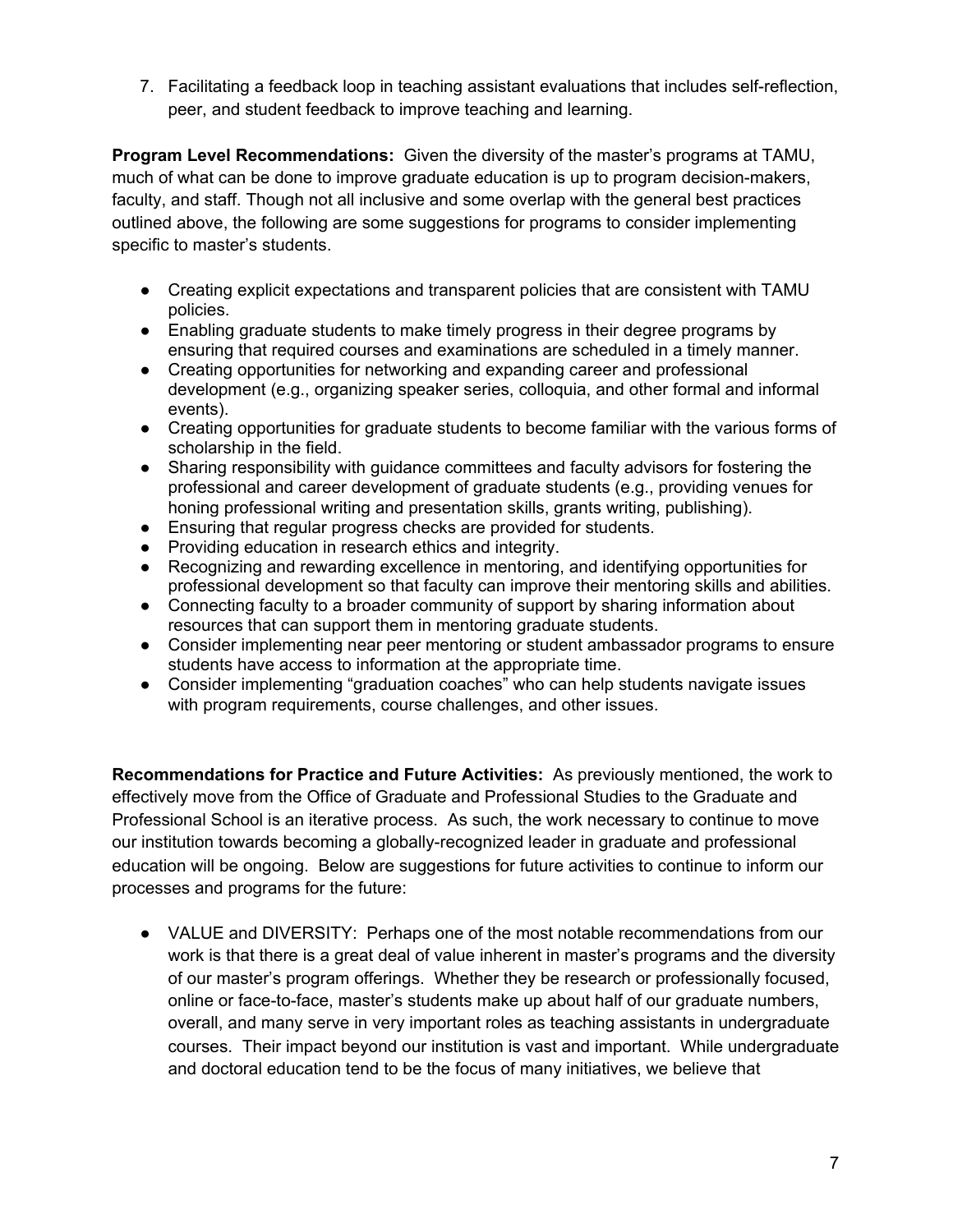articulating the unique contributions of master's programs and students is important in our work as a Graduate and Professional School.

- ACCESS to RESOURCES: Access to resources was a recurring theme throughout our work. Often the issue is lack of knowledge about resources available rather than the absence of a particular resource. This is a function of the size and complexity of navigating our institutional resources. It is recommended that we work to improve the search feature of our grad.tamu.edu websites to ensure items are tagged in layman's terms and consider other ways to centrally promote resources through the Graduate and Professional School.
- CAREER DEVELOPMENT: Though our institution has robust offerings in career planning and development, there was a suggestion that interdisciplinary career fairs and events that allow many different types of students and programs to capitalize on their skills across colleges be highlighted. These interdisciplinary career fairs should be welcoming and useful to master's students, not only undergraduate students. It is also important to consider the best ways to communicate those opportunities that already do exist.
- STREAMLINE DUAL PROGRAMS: We also propose an initiative to streamline 3+2, 4+1, and dual degree program students into the graduate program so that they are considered full-time students, are considered part of both degrees, and receive appropriate advisement and communication at the right time. Connecting these efforts to interdisciplinary programs may be most appropriate to ensure that students are best supported. We should also explore software programs that allow program administrators the flexibility to see all aspects of students and determine how best to administer these types of programs. Perhaps a template for future program proposals would ensure consistency across the institution in how these programs are structured. Related to this issue is that some programs exist in different systems (EnLaw and EnMed for example) and advisors only have access to one system. This creates a barrier in providing timely advice to students. Consideration of when 3+2 and 4+1 students move to G7 status would be important in making sure that they receive communications targeted at master's students that are relevant to them.
- STUDENT FEEDBACK: Though the committee considered creating and distributing a survey to current students, the decision was made to rely upon the GradSeru survey for this purpose as a standardized tool to inform the work in the future. This ensures consistency over the years, allows us to benchmark data points, and reduces survey fatigue of students.
- MONITOR DATA: Continue to monitor data. The evolution of our data tools is ongoing. From recruitment, admissions, current student, and exit data, we should be making data informed decisions that are student centered and move us towards becoming a globally-recognized leader in graduate and professional education.
- MENTORING: Work to improve mentoring impacts across colleges and departments through specific engagement with faculty and graduate students and the creation of an articulated plan for graduate student mentoring. We should ensure that mentoring is specific for master's students who may have different needs (in person versus online, research versus professional, etc.)
- TEACHING EFFECTIVENESS: Work to improve the effectiveness of graduate student teaching through more purposeful interactions in teaching assistant feedback and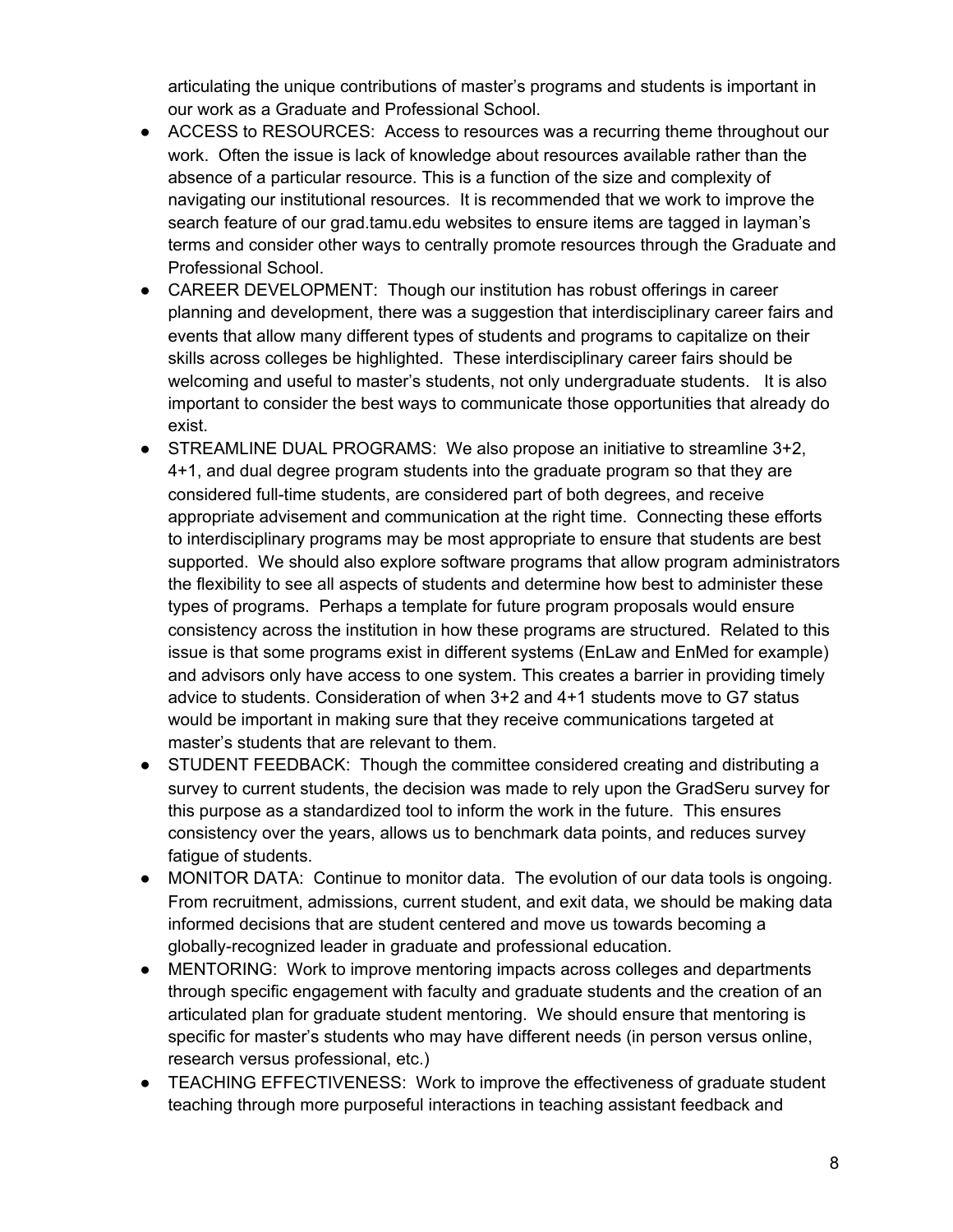evaluation in partnership with ongoing Center for Teaching Excellence activities and programs.

- OMBUDS SERVICES: Because of the unique issues related to master's students, we may want to consider offering specific Ombuds services for master's students
- ACCESS to ADVISING TOOLS: Through our work, we discovered that some faculty and staff who should have access to the Howdy Advisor Tab do not have access and must rely on others to look up and send information. We recommend that those who need access to the advisor tab in Howdy should be allowed access. There is no institutional benefit to keeping faculty and staff who need access from having access.
- MENTAL HEALTH RESOURCES: Leverage centralized activities in the area of student mental health and disability services to ensure students and faculty are aware of opportunities and activities when they need services. This may be as simple as highlighting available resources for students who are on campus, at a distance, or at one of our other campus locations (Dallas, Fort Worth, Galveston, Kingsville, Qatar).
- ADLOC FUNDING: Reduce barriers to interdisciplinary degrees and programs particularly as it relates to funding of students. Faculty and students spend an inordinate amount of time and resources navigating changes in funding for interdisciplinary programs and in navigating issues related to agency adlocs. One specific recommendation is that students should be adloced to the college and not other agencies.
- FOCUSED ORIENTATION: It was suggested that our orientation activities should be more tailored and student-centered. It was recommended that, when possible, master's students should receive an orientation separate from doctoral students. Additionally, examples of resources should include not just research resources, but also include resources for students in professional programs, such as internship and career information.
- ENHANCED COMMUNICATION: Seek to communicate more effectively. One specific suggestion was a monthly blast from the graduate and professional school with deadlines upcoming in the next several months. We should also explore tools such as SLATE that allow users to indicate the type and timing of communications.

Of these, our subcommittee recommends the following as immediate action items:

- Ensure that students are served through our university services by adlocing them to colleges and not agencies;
- Review awards offered through the Graduate and Professional School to ensure that master's students are appropriately valued for their unique contributions to our institution and where practicable are eligible
- Where appropriate,offer separate orientation activities for master's students; and
- Provide the Howdy Advisor Tab to faculty and staff members who need access to these resources.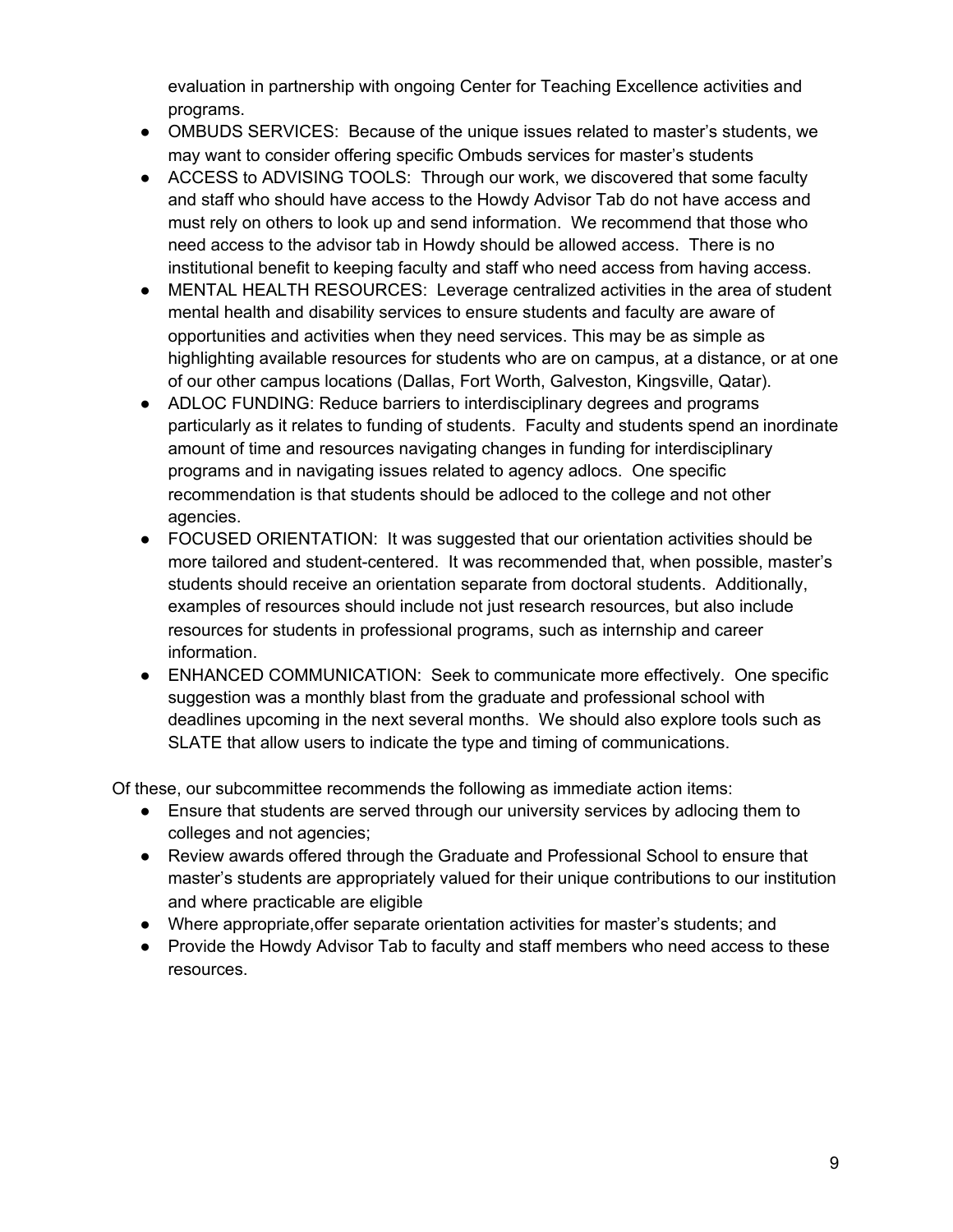#### **References**

- Allum, J.R. (2014). *Enrollment and degrees in professional science master's (PSM) programs: 2013*. Washington, DC: Council of Graduate Schools.
- Bailey, J. (2020, January 27). 3 takeaways from a gathering of nearly 700 adult learner administrators: What I learned at the Council of Graduate Schools annual meeting. *EAB Insights.* <https://eab.com/insights/blogs/adult-learner/student-centric-graduate-education/>
- Council of Graduate Schools. (2009). *Broadening participation in graduate education.* Retrieved from <https://cgsnet.org/broadening-participation-graduate-education-1>
- Council of Graduate Schools. (2013). *Completion and attrition in STEM master's programs: Pilot study findings.* Retrieved from <https://cgsnet.org/completion-and-attrition-stem-master%E2%80%99s-programs-0>
- Council of Graduate Schools. (2005). *Master's education: A guide for faculty and administrators: A policy statement.* Retrieved from [https://cgsnet.org/master%E2%80%99s-education-guide-faculty-and-administrators-polic](https://cgsnet.org/master%E2%80%99s-education-guide-faculty-and-administrators-policy-statement) [y-statement](https://cgsnet.org/master%E2%80%99s-education-guide-faculty-and-administrators-policy-statement)
- Council of Graduate Schools. (2011). Professional science master's: A Council of Graduate Schools guide to establishing programs. Retrieved from [https://cgsnet.org/professional-science-master%E2%80%99s-cgs-guide-establishing-pro](https://cgsnet.org/professional-science-master%E2%80%99s-cgs-guide-establishing-programs) [grams](https://cgsnet.org/professional-science-master%E2%80%99s-cgs-guide-establishing-programs)
- EAB. (2019, February 25). *5 takeaways from a 20 year study on race and ethnicity in higher ed.* Retrieved from: [https://eab.com/insights/daily-briefing/workplace/5-key-takeaways-from-a-20-year-study](https://eab.com/insights/daily-briefing/workplace/5-key-takeaways-from-a-20-year-study-on-race-and-ethnicity-in-higher-ed/)[on-race-and-ethnicity-in-higher-ed/](https://eab.com/insights/daily-briefing/workplace/5-key-takeaways-from-a-20-year-study-on-race-and-ethnicity-in-higher-ed/)
- EAB. (n.d.). *15 Best Practices to Erase Equity Gaps*. Retrieved from: <https://eab.com/moon-shot-for-equity/15-practices-to-erase-equity-gaps/>
- Edmonds, L. (2020, November 20). How to find the growth drivers in your graduate and adult education portfolio. *EAB Insights*. [https://eab.com/insights/blogs/adult-learner/graduate-and-adult-education-portfolio-growt](https://eab.com/insights/blogs/adult-learner/graduate-and-adult-education-portfolio-growth/) [h/](https://eab.com/insights/blogs/adult-learner/graduate-and-adult-education-portfolio-growth/)
- Hanover Research. (2020). *2020 Trends in education report.* Retrieved from [www.hanoverresearch.com](http://www.hanoverresearch.com/)

Hanover Research (2014, August). *Best practices in graduate student recruitment.* Retrieved from [www.hanoverresearch.com](http://www.hanoverresearch.com/)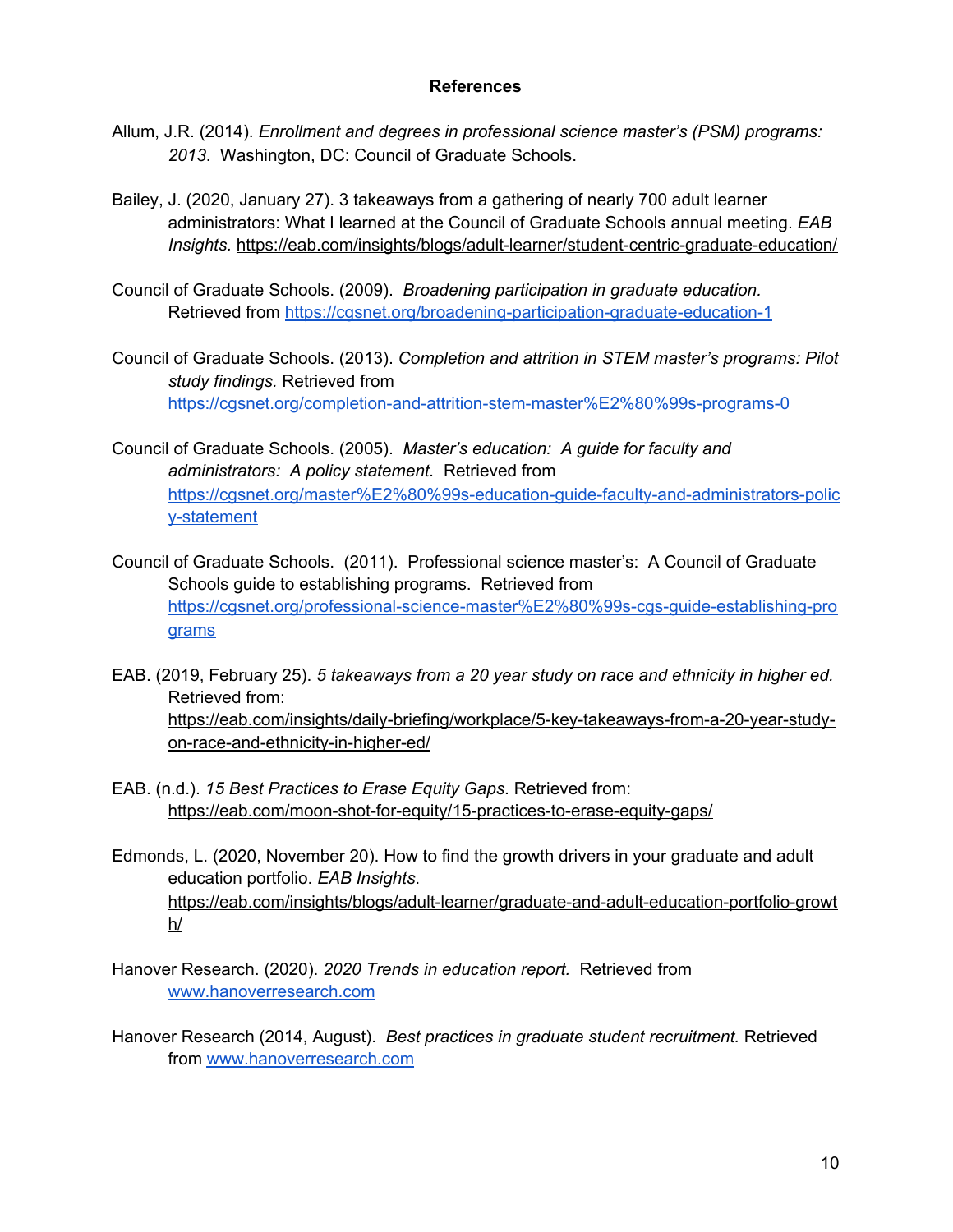Hanover Research. (2020). *Drive your enrollment strategy with cross-departmental collaboration.* Retrieved from [www.hannoverresearch.com](http://www.hannoverresearch.com/)

- Lamb, W. (2020, August 27). How going remote will impact your graduate enrollment funnel. 3 insights from EAB's latest adult learner surveys. *EAB Insights*. <https://eab.com/insights/blogs/adult-learner/online-graduate-education-enrollment/>
- Milder, M. (2020, October 14). COVID-19 is creating a new 'lost class.' Here's how professional and graduate education can help. *EAB Insights.* <https://eab.com/insights/blogs/adult-learner/support-career-outcomes/>
- Murchison, B. (2020, January 13). We asked 100+ professional and adult education leaders about their top priorities. Here's what they told us. *EAB Insights.* <https://eab.com/insights/blogs/adult-learner/top-priorities-graduate-ed-leaders/>

#### **Appendices**

The subcommittee reviewed a number of reports from a variety of entities in order to gain insight on issues and best practices from our peers. These included the Council of Graduate Schools, EAB Insights, and Hanover Reports. Highlights of the reports included:

- A survey of more than 100 campus leaders of all job titles and across all function areas prioritized identifying their unique brand and strategies to stand out in a competitive and saturated graduate education market. The author found that it is important to set clear goals—and then quantifying results and return on investment— to advocate for the resources needed to recruit adult learners (Murchison, 2020).
- A series of surveys of adult learners indicated that about 1-in-4 prefer an online program and another 1-in-4 do not want to pursue an online program. Preference for online programs is associated with age - older adult learners prefer online programs - and deem them essential to their ability to obtain a graduate degree - while younger learners prefer in-person instruction (Lamb, 2020).
- To identify which academic programs have the greatest potential for growth, it is important to evaluate internal and external factors, including: *enrollment and conferral*  total enrollment, student credit hours taught, degrees conferred; *pipeline* - average number of inquiries, conversion rate from inquiry to application, average number of applications and growth in applications, and yield rate from acceptance to enrollment; *labor market opportunities* - historic employer demand, both in relevant job postings' volume and growth as well as as projected employment for typical job outcomes; *competitive opportunities* - historic student completions, both in volume and growth and the number of other programs as well as the change in competitors over time. It is also important to consider how students' program preferences are evolving as high school students' attitudes towards majors can help anticipate future trends (Edmonds, 2020).
- Once graduate programs with the most growth potential are identified, it is critical to equip them for growth by: 1) align programs to market needs - emphasize in-demand coursework and preparation for valuable careers; 2) optimize curricular maps and faculty resources for growth - evaluate if the faculty resources and course [sequencing](https://eab.com/insights/blogs/adult-learner/graduate-online-program-design-mistakes/) enable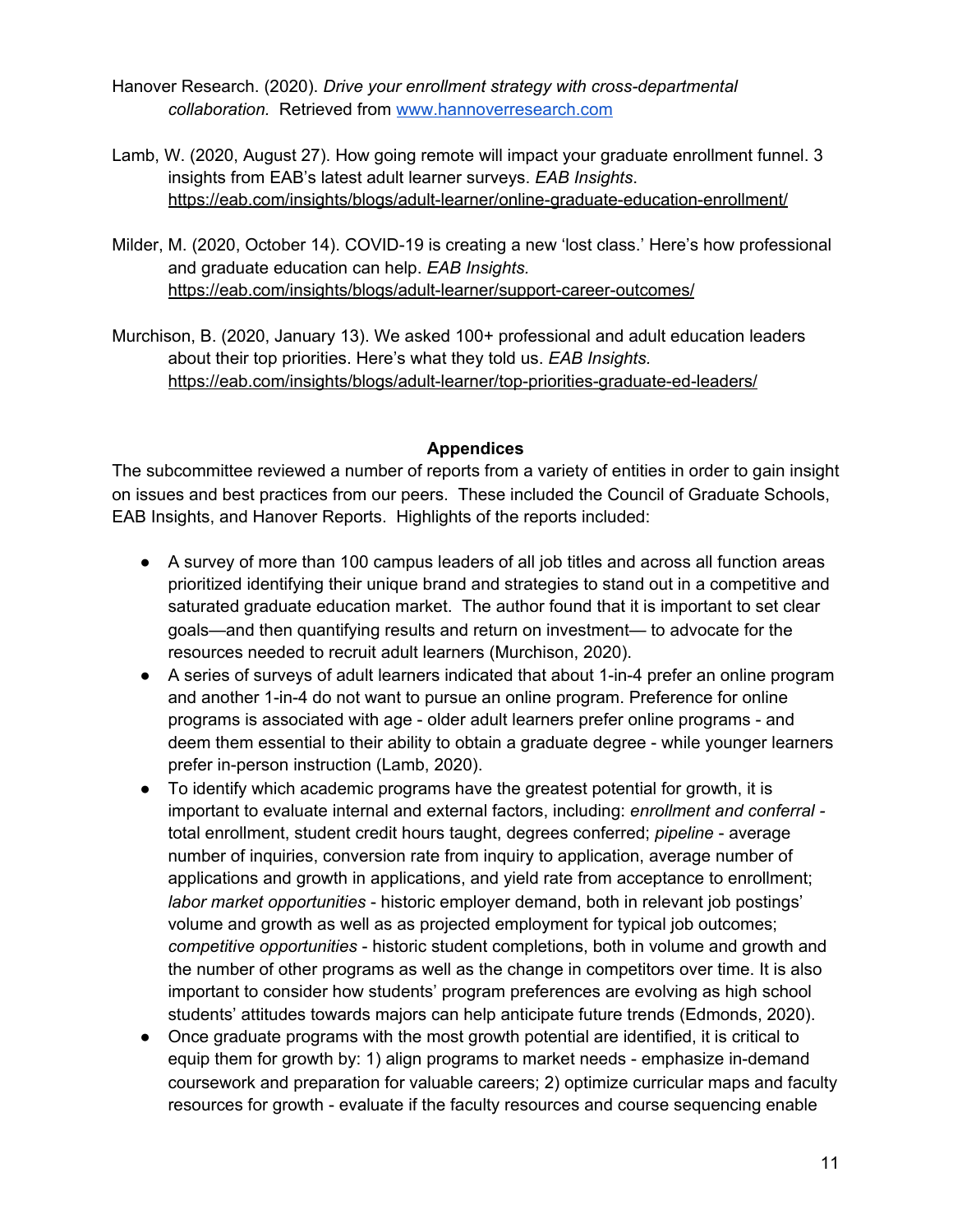student completion as well as offer the flexibility adult students need; and 3) develop and implement a robust adult learner recruitment strategy - ensure prospective students know about your program and its value (Edmonds, 2020).

- Milder (2020) offered the following strategies to help students and recent graduates succeed in today's restricted economy and competitive job market:
	- Improve technical competencies
		- $\circ$  Offer a post-graduate intensive that complements a liberal arts major with a deep dive into the essentials of business and entrepreneurship; example: Certificate in [Entrepreneurship](https://www.holycross.edu/academics/ciocca-center-business-ethics-and-society/business-certificate-programs/certificate-entrepreneurship) | College of the Holy Cross
		- Consider developing soft skills for technical degree holders (i.e., engineers) that focuses on leadership, communication, and critical thinking
	- Build seamless pathways to graduate education
		- Offer master's degrees in 4+1 or 3+2 formats
		- Offer tuition discounts to alumni
		- Ensure students' access high-quality work experiences by requiring an internship for students entering the master's program on a 4+1 or 3+2 path - and provide staff support to find internships; this ensures students can reflect and engage with program peers who bring years of professional experience to the program (Milder, 2020).
- Bailey (2020) summarized the three major takeaways from nearly 700 adult learner administrators at a Council of Graduate School's Annual meeting:
	- $\circ$  Improve student support to accommodate graduate students make advising, counseling, tutoring, writing, and math centers available at non-traditional hours and offer programs applicable to adult learners with work and family commitments
	- Marketing to be responsive to needs respond quickly to communication and inquiries, post FAQ page that consolidates key program information in one place, and minimize application barriers
	- $\circ$  Design programs to help students juggle work and family commitments online programs, multiple points of registration throughout the year, and easy to calculate tuition and fees (Bailey, 2020).
- While the proportion of racial and ethnic minority students going to college has substantially increased (about 1.5 times) in the past two decades, minority students have lower completion rates, higher student debt, and less propensity to pursue STEM degrees (EAB, 2019).
- EAB (n.d.) also offers the following as best practices to improve diversity of graduate programs:
	- Provide equity-focused professional development focused on racial literacy and racial equity problem-solving skills to ensure the ability to address and confront practices, cultural norms, and policies that undermine racial equity.
	- $\circ$  Conduct campus climate assessments to understand student, faculty, and staff perceptions and experiences, identify strengths and areas for improvement.
	- Make student care a coordinated effort by creating a Coordinated Care Network across offices (i.e., financial aid, career advising, academic support, and student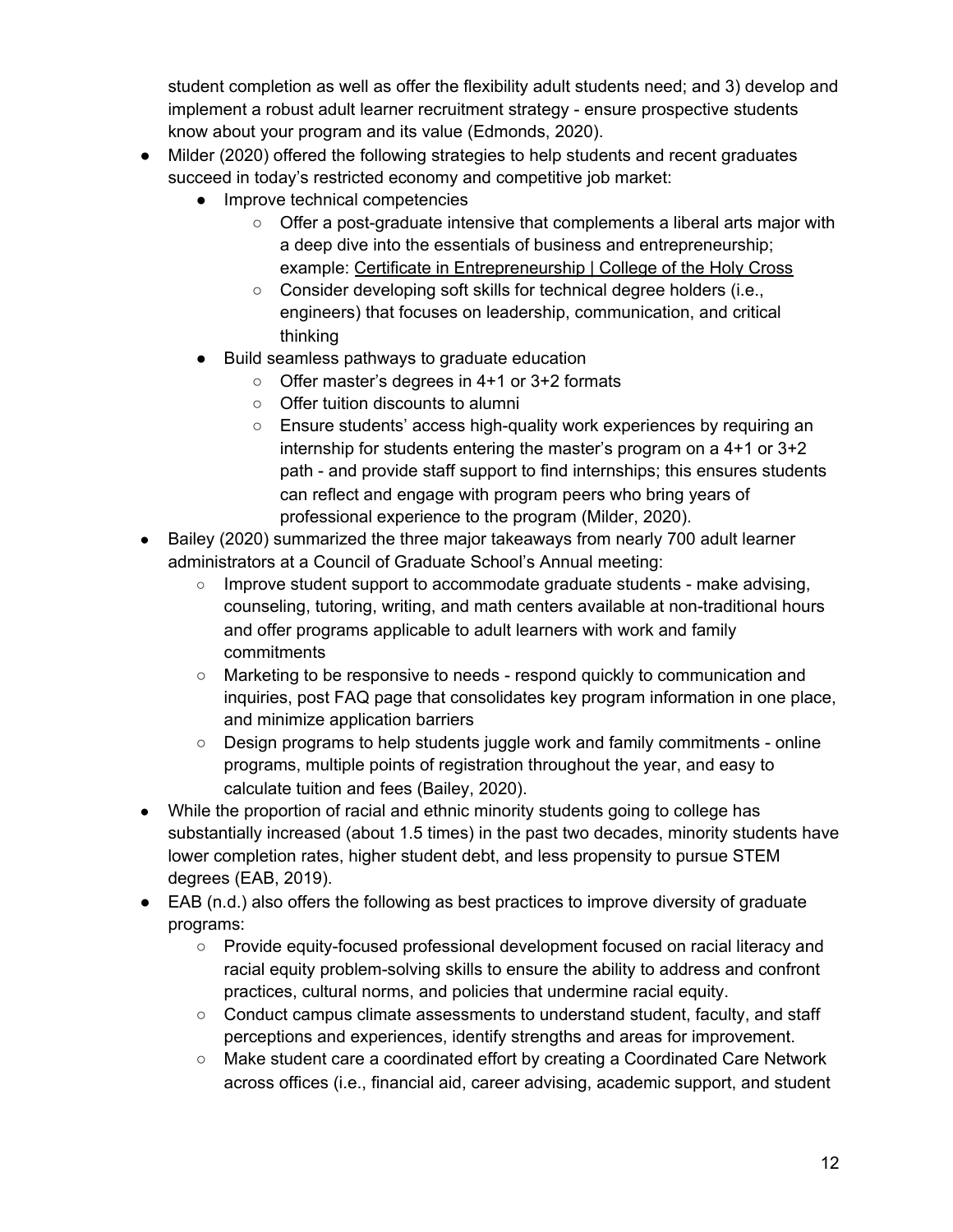health and counseling centers) to facilitate coordination and collaboration for student support.

- Foster student belongingness by evaluating best practices and developing support and response plans to ensure that all students, especially those from underserved backgrounds, feel supported and valued by their community.
- Leverage technology for proactive advising by using student success technology platforms (EAB, n.d.).

Highlights from the reports from the Council of Graduate Schools include:

# **CGE Advice to Faculty and Administration**

- Common Standards and Practices
	- "The master's degree is awarded to students who demonstrate a level of academic accomplishment and subject mastery substantially beyond that required for the baccalaureate degree." pg. 21
	- "Master's programs usually require a capstone or culminating experience that indicates the ability to synthesize material from course work and to apply information and knowledge to a specific issue or problem, although some programs may require only completion of course work." pg. 21
- Institutional Environment
	- "When institutions place a strong emphasis upon the baccalaureate or the doctoral degree, master's education is sometimes shortchanged in decisions about allocating institutional resources and faculty time, attention, and effort." pg. 22
	- $\circ$  "Some institutions adhere to an earlier CGS recommendation to retain the Master of Science (MS) and Master of Arts (MA) titles for degrees that require a thesis based upon research or scholarship and to indicate disciplinary or interdisciplinary major on transcripts, while adopting the common practice of using titles and more specific designations for applied and career-focused master's programs. This practice preserves the historical reputation of the MS and MA degrees and reflects, with proper transcript notation, the nature of contemporary master's programs and the work that students in those programs accomplish." Pg. 23
- **General Nature of Programs** 
	- "Each program and the graduate office should monitor progress of all graduate students to ensure that satisfactory progress is being made and to be alert to instances where students may need encouragement or support along the way." pg. 46
	- $\circ$  "In some cases, a statement to the graduate school by the student's adviser that satisfactory progress is (or is not) being made suffices, although a regularly scheduled review by the advisory committee is strongly recommended." pg. 46-47
- Program Degree Requirements
	- Capstone Experience
		- "The inclusion of a culminating or capstone experience in all master's programs is strongly recommended. The master's program is often the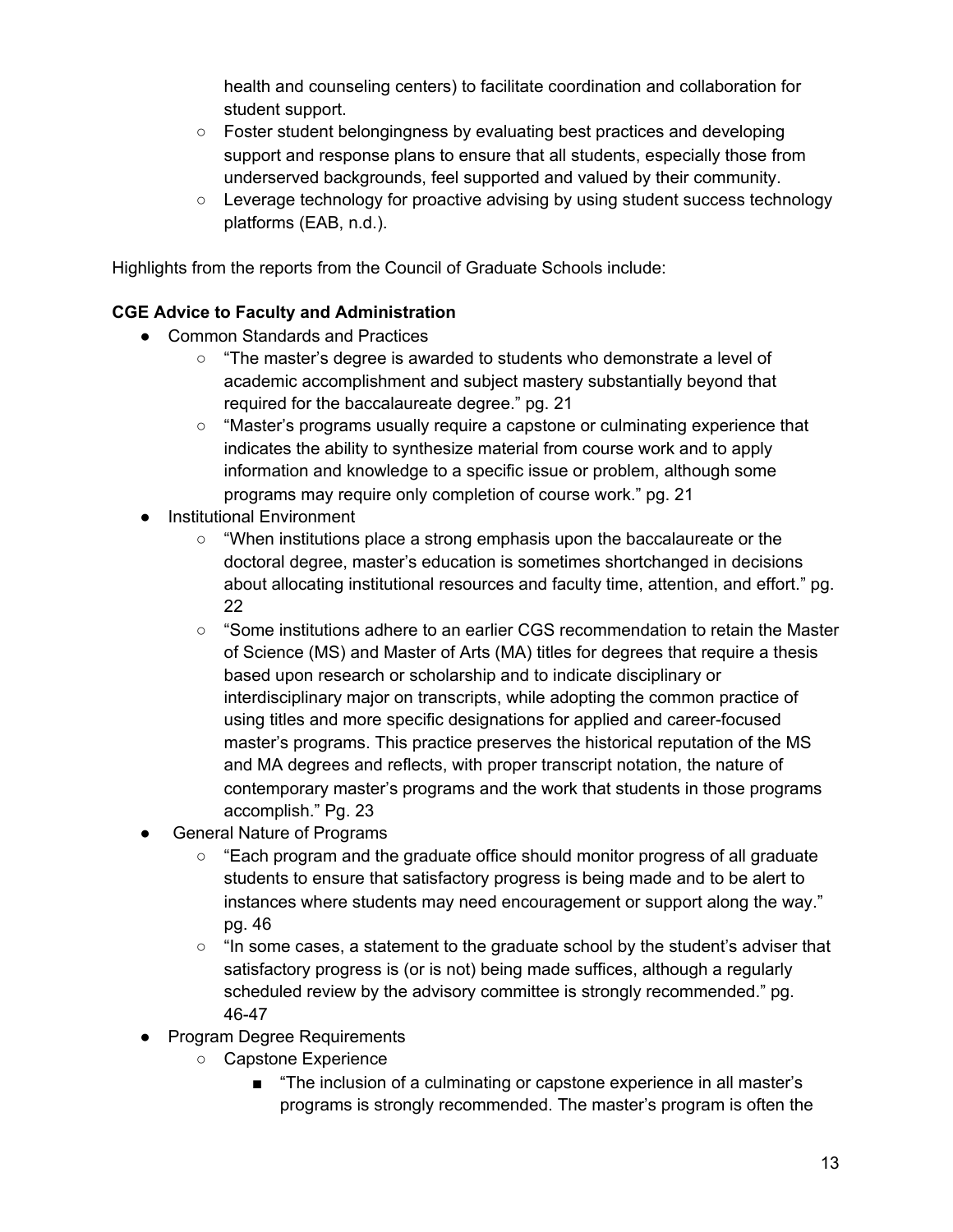first academic experience in which a student is expected to integrate prior learning." pg. 51

- Completion and Attrition
- FACTORS CONTRIBUTING TO COMPLETION AND ATTRITION
	- Program Structure and Faculty, pg. 94
		- Among Masters graduates, the following were ranked as the most important factors contributing to their completion of the program:
			- Quality of Teaching and Supportive Faculty
			- Program structure, requirements, sequencing, delivery, and availability of courses.
			- Advising
		- Among Masters students **Stopout/Dropouts**, the following were ranked as the most important factors contributing to their failure to complete the program:
			- Program structure
			- Lack of support from faculty
			- Lack of institutional supports
		- Financial Supports
			- Graduates
				- Financial support
				- Access to loans
			- Stopout/Dropout
				- Lack of financial support
		- Community
			- Graduates
				- Peer support
			- Stopout/Dropout
				- Lack of peer support
- Identify promising practices to help improve outcomes, pg. 101
	- Establish and maintain Student Tracking Systems and Data
		- Centralizing data warehouses where student-level data (e.g., enrollment, course and grade, leave of absence, and graduation data) are collected, integrated, and maintained.
	- Program Review
		- Implementing periodic program reviews and supporting ongoing program assessments (often including enrollment, graduation, post-graduation employment, satisfaction, among other measures), which may include surveys of current and former students.
	- Advising and Mentoring
		- Hosting faculty mentoring workshops that are required of faculty members before they are appointed to the graduate faculty.
	- Academic and Non-Academic Supports
		- Providing a range of non-academic supports, such as health services, social events for students, social networks, graduate student lounge, housing referrals, and fully or partially subsidized health insurance.